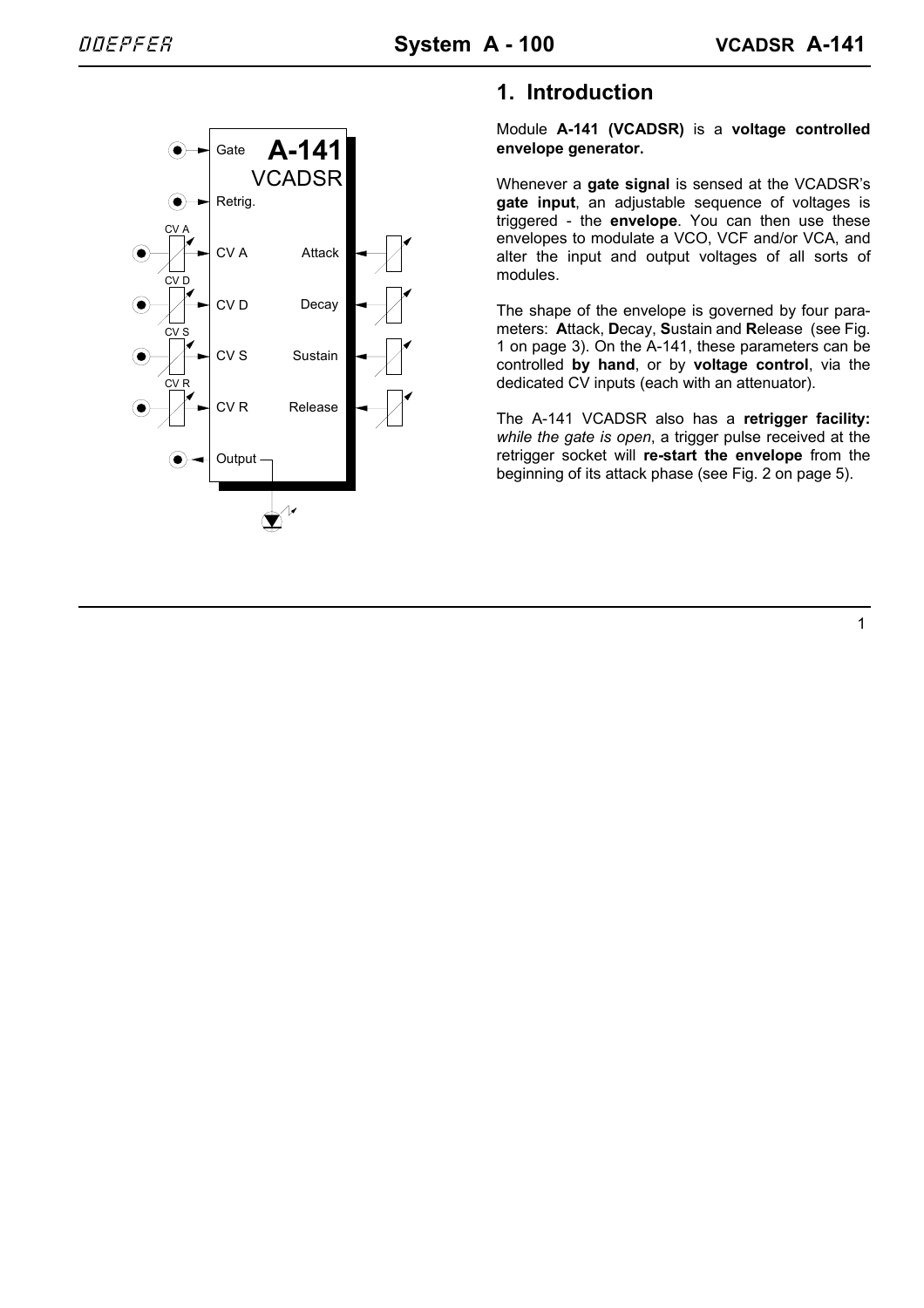# **2. VCADSR - Overview Controls and indicators:**



| $\circled{A}$ :               | Attack time control                                                      |
|-------------------------------|--------------------------------------------------------------------------|
| $(2)$ D :                     | Decay time control                                                       |
| ③ S:                          | Sustain level control                                                    |
| 4 R :                         | Release time control                                                     |
| $\circled{5}$ $\circled{8}$ : | Attenuators for CV inputs $\boldsymbol{\Theta}$ to $\boldsymbol{\Theta}$ |
| LED :<br>(9)                  | Envelope state indicator                                                 |

#### **In- / Outputs:**

| OCVA:             | Attack voltage control input  |
|-------------------|-------------------------------|
| $Q$ CVD:          | Decay voltage control input   |
| $\odot$ CVS:      | Sustain voltage control input |
| $O$ CVR:          | Release voltage control input |
| <b>O</b> Gate:    | Gate signal input             |
| <b>O</b> Retrig.: | Retrigger signal input        |
| <b>O</b> Output:  | Envelope voltage output       |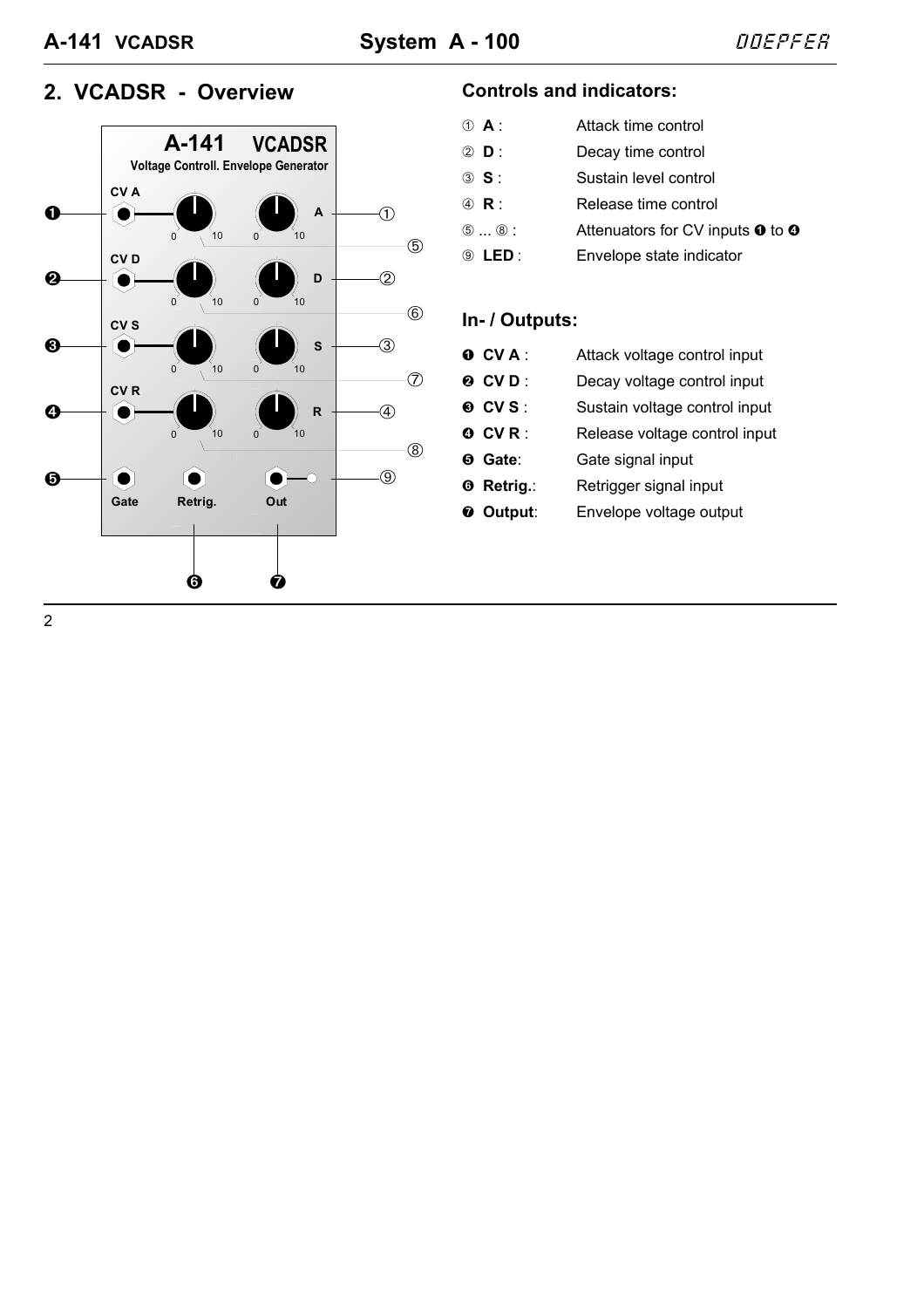# **3. Controls and indicators**

As soon as a **gate signal** is sensed at the VCADSR gate input 5, the VCADSR puts out a varving voltage. changing in time, known as an **envelope**. See Fig. 1.



**Fig. 1**: ADSR envelope and its parameters

The parameters A, D, S and R can be adjusted by hand with controls  $\odot$  to  $4$ , or can be controlled by the voltages patched into CV inputs  $\bullet$  to  $\bullet$ . These control voltages and the voltages set by hand are summed.

### 1 **A**

This controls the **Attack time** of the envelope. Whenever the VCADSR is triggered - by a key being pressed on your controller keyboard, or by an external gate being sensed at the gate input  $\circ$  - the control voltage at output  $\oslash$  rises to the maximum, in a time determined by the setting of this knob, and any voltage patched into its Attack CV input.

#### 2 **D**

This controls the **Decay time** of the envelope. After the attack phase is finished, the voltage falls to the level set by the sustain knob and CV, in a time determined by the setting of this knob, and its CV input.

#### 3 **S**

This controls the **Sustain level** of the envelope. After the decay phase, the voltage stays at this level until the gate is released.

#### 4 **R**

This controls the **Release time**. As soon as the gate signal finishes, for instance when the key on the controller keyboard is released (Note Off in MIDI), the voltage at the output falls to its minimum, in a time determined by this knob and the Release CV.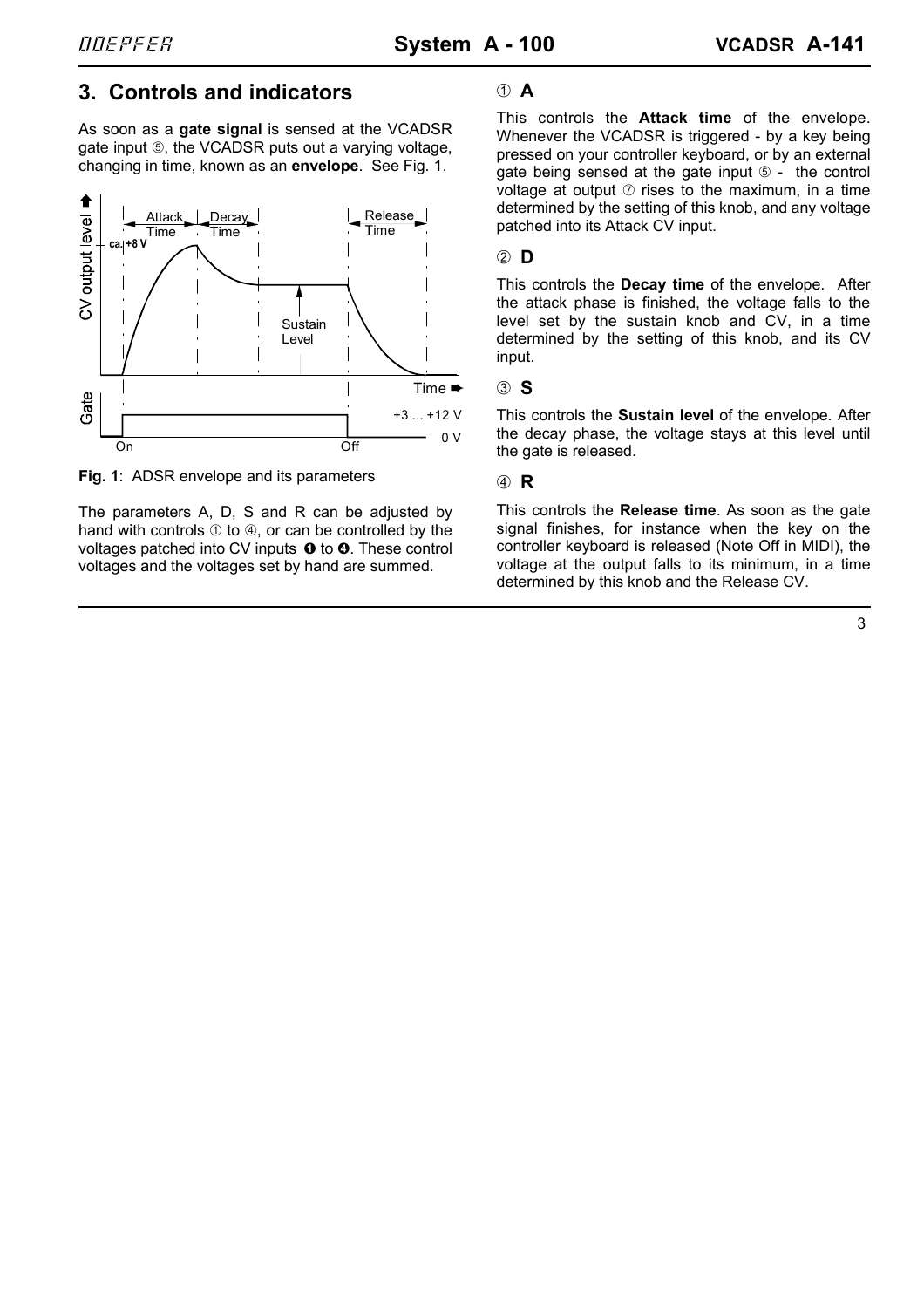#### 5 **CV A ...** 8 **CV R**

**Attenuators** 5 to 8 set the **level of voltage control** for inputs  $\mathbf 0$  to  $\mathbf 0$ .

#### 9 **LED**

The LED indicates the level of the envelope's voltage.



**Fig. 2**: Envelope re-triggering

# **4. In- / Outputs**

### ! **CV A ...** \$ **CV R**

**CV inputs**  $\bullet$  **to**  $\bullet$  **are where the voltages you want to** use to control the envelope parameters are patched.

## % **Gate**

Socket  $\Theta$  is the VCADSR's gate input.

## & **Retrig.**

Socket  $\odot$  is the VCADSR's **retrigger input.** This is where you patch in a voltage to re-trigger the envelope. If, for instance, you patch an LFO in, then *while the gate is open,* the envelope is re-triggered every time an LFO pulse is received (see Fig. 2).

# / **Output**

**Output socket**  $\odot$  is where the envelope determined by the A, D, S, and R parameters is available, every time the VCADSR is triggered (see Fig. 1).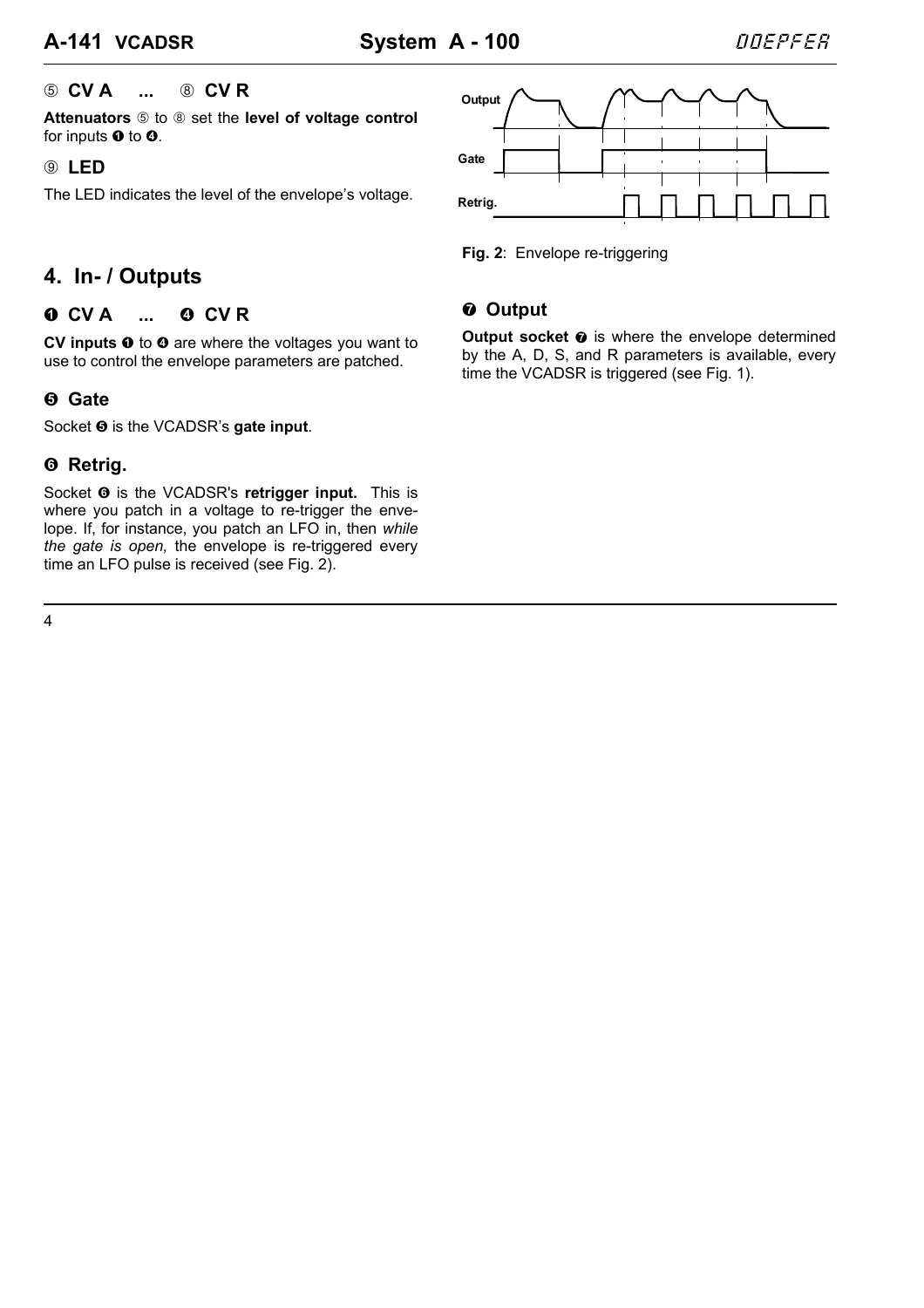# **5. User examples**

Basically, the envelope generated by the VCADSR can be used for any number of types of modulation:

- **VCADSR VCA** Complex amplitude changes over time
- **VCADSR VCA for voltage control** Time-dependent control of all sorts of modulation voltages to and from other modules
- **VCADSR VCF** Modulation of the filter cut-off frequency for constantly evolving **sound spectra**
- **VCADSR VCO (PWM)**

Time control of **Pulse Width Modulation** changes for evolving timbres

• **VCADSR - VCO (FM)**

**Pitch modulation** as notes progress (and timbral change with very short envelope settings).

Look in the individual manuals for further examples and notes.

## **The VCADSR in a MIDI system**

In contrast with the A-140 standard ADSR, the A-141's parameters can be voltage controlled. One particular possibility is to control the changes in parameters with a MIDI sequencer and MIDI-CV interface (for instance, the A-191) by simply sending **MIDI controller messages**.

That actually makes the **ADSR parameters programmable**, and also means that you can change them as you play, in **real time** (for instance by using velocity to control the Decay parameter).

#### **Using the VCADSR with a sequencer**

Used in conjunction with a sequencer like the MAQ 16/3, you can get some interesting results - for instance programming a **different VCF or VCA decay time for each note** in a sequence. You simply connect the second CV output of the MAQ 16/3 to input  $\odot$  (CV D) on the A-141 which is patched into the VCF or VCA.

#### **Controlling the release time**

A common VCADSR application is shown in the patch in Fig. 3, where the higher the note played, **the shorter the release time**. This mimics the natural behaviour of most acoustic instruments.

The A-175 Voltage Inverter simply inverts the pitch CV and sends it to the release CV input  $\bullet$  (CV R). You control the intensity of this effect with control  $\circledast$ .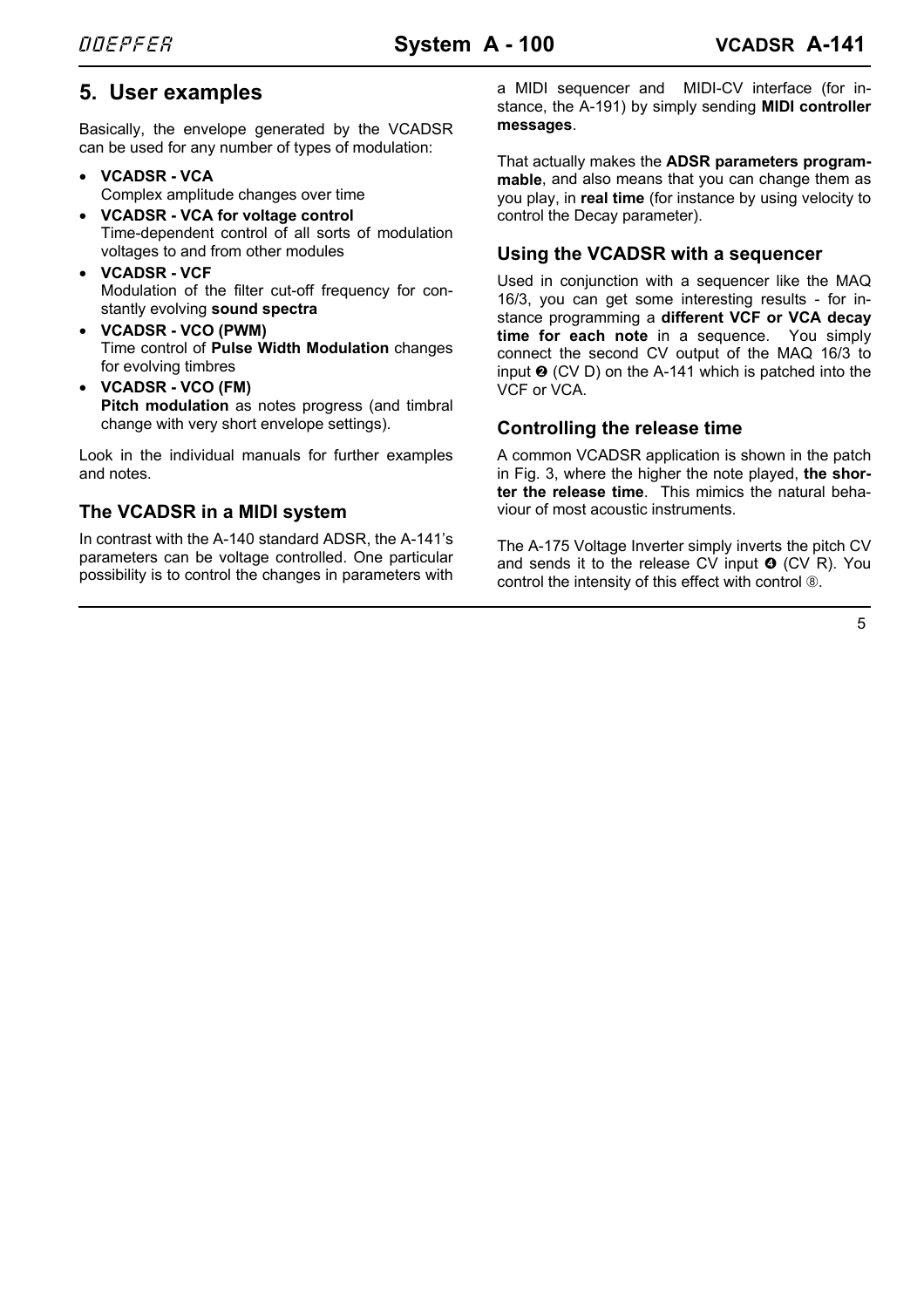

**Fig. 3**: Controlling release time

The same basic system can be used, eg, to **shorten the attack phase the higher the velocity sensed**; playing hard produces a short attack, and playing more gently a slower attack to the note. Simply patch the relevant velocity output of a MIDI-CV interface, (for instance output CV2 on an A-190) to the A-175 Voltage Inverter's input, and the A-175's output to the  $CV$  input  $①$  (CV A) of the VCADSR.

#### **Random/cyclical parameter changes**

You can get some interesting results by modulating ADSR parameters either **at random**, with the random output from an **A-118 module,** or **cyclically**, by using an LFO such as the **A-145**, **A-146** or **A-147**.

This is where creativity and love of experimentation get to be really important - but one suggestion at least is that the Decay parameter is a good one to start with.

In the patch in Fig. 4, **each new note has a different (random) decay.**



**Fig. 4**: Random decay with each new note